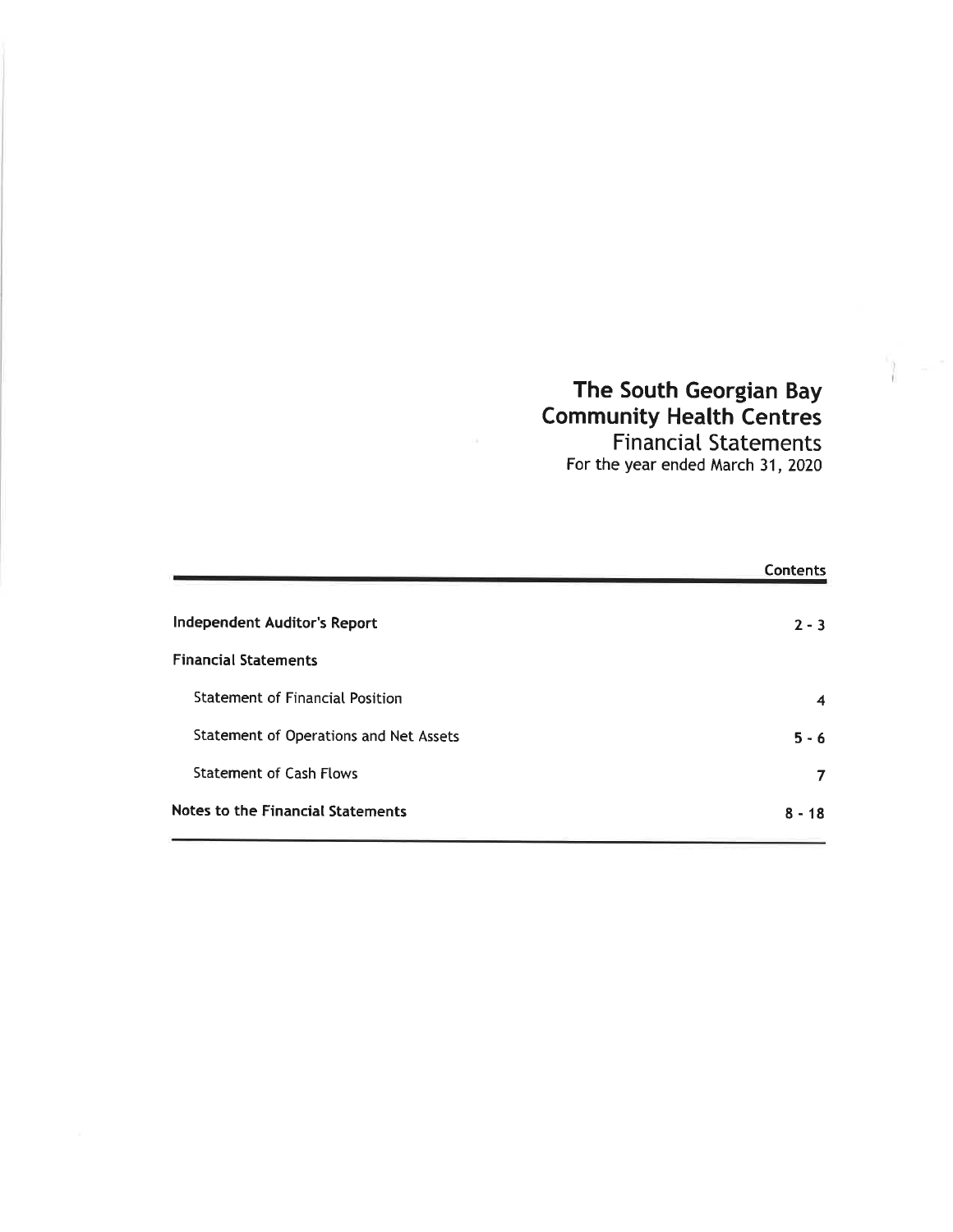

Fax: 705 722 6588 www.bdo.ca

8DO Canada LLP 300 Lakeshore Drive Suite 300 Barrie. ON L4N 0B4 Canada

# lndependent Auditor's Report

#### To the Board of Directors of The South Georgian Bay Community Heatth Centres

#### Opinion

We have audited the financial statements of The South Georgian Bay Community Heatth Centres (the organization), which comprise the statement of financial position as at March 31, 2020, and the statement of operations and net assets, and cash ftows for the year ended, and notes to the financial statements, including a summary of significant accounting poticies.

ln our opinion, the accompanying financiaI statements present fairty, in atl material respects, the financial position of the organization as at March 31, 2020, and its result of operations and its cash ftows for the year then ended in accordance with Canadian accounting standards for not-forprofit organizations.

#### Basis for Opinion

We conducted our audit in accordance with Canadian generally accepted auditing standards. Our responsibilities under those standards are further described in the Auditor's Responsibilities for the Audit of the Financial Statements section of our report. We are independent of the organization in accordance with the ethical requirements that are relevant to our audit of the financial statements in Canada, and we have futfitted our other ethical responsibilities in accordance with these requirements. We believe that the audit evidence we have obtained is sufficient and appropriate to provide a basis for our opinion.

#### Responsibitities of Management and Those Charged with Governance for the Financial Statements

Management is responsibte for the preparation and fair presentation of these financial statements in accordance with Canadian accounting standards for not-for-profit organization, and for such internal control as management determines is necessary to enable the preparation of financial statements that are free from material misstatement, whether due to fraud or error.

In preparing the financial statements, management is responsible for assessing the organization's ability to continue as a going concern, disclosing, as applicable, matters related to going concern and using the going concern basis of accounting unless management either intends to liquidate the organization or to cease operations, or has no reatistic alternative but to do so.

Those charged with governance are responsible for overseeing the organization's financial reporting process.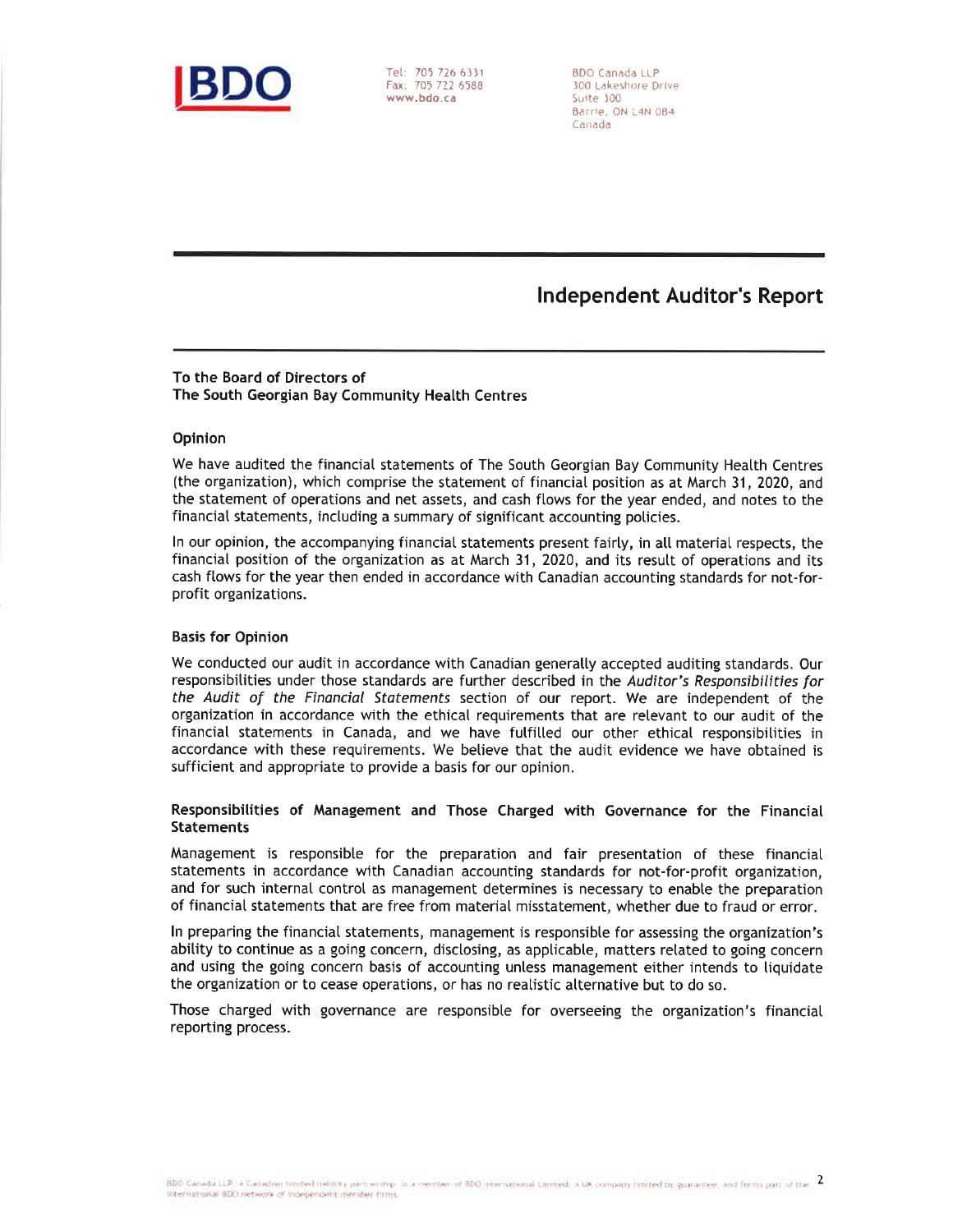

#### Auditor's Responsibilities for the Audit of the Financial Statements

Our objectives are to obtain reasonable assurance about whether the financial statements as a whole are free from material misstatement, whether due to fraud or error, and to issue an auditor's report that includes our opinion. Reasonable assurance is a high level of assurance, but is not a guarantee that an audit conducted in accordance with Canadian generalty accepted auditing standards will always detect a material misstatement when it exists. Misstatements can arise from fraud or error and are considered material if, individually or in the aggregate, they coutd reasonabty be expected to inftuence the economic decisions of users taken on the basis of these financiaI statements.

As part of an audit in accordance with Canadian generatty accepted auditing standards, we exercise professional judgment and maintain professional skepticism throughout the audit. We also:

- . ldentify and assess the risks of material misstatement of the financiat statements, whether due to fraud or error, design and perform audit procedures responsive to those risks, and obtain audit evidence that is sufficient and appropriate to provide a basis for our opinion. The risk of not detecting a materiat misstatement resutting from fraud is higher than for one resutting from error, as fraud may involve collusion, forgery, intentional omissions, misrepresentations, or the override of internal control.
- . Obtain an understanding of internal controt retevant to the audit in order to design audit procedures that are appropriate in the circumstances, but not for the purpose of expressing an opinion on the effectiveness of the organization's internal controt.
- . Evaluate the appropriateness of accounting poticies used and the reasonableness of accounting estimates and related disclosures made by management.
- . Conclude on the appropriateness of management's use of the going concern basis of accounting and, based on the audit evidence obtained, whether a material uncertainty exists related to events or conditions that may cast significant doubt on the organization's abitity to continue as a going concern. lf we conctude that a material uncertainty exists, we are required to draw attention in our auditor's report to the related disclosures in the financial statements or, if such disclosures are inadequate, to modify our opinion. Our conclusions are based on the audit evidence obtained up to the date of our auditor's report. However, future events or conditions may cause the organization to cease to continue as a going concern.
- . Evatuate the overatl presentation, structure and content of the financial statements, including the disclosures, and whether the financial statements represent the underlying transactions and events in a manner that achieves fair presentation.

We communicate with those charged with governance regarding, among other matters, the planned scope and timing of the audit and significant audit findings, inctuding any significant deficiencies in internal control that we identify during our audit.

# BDO Canada LLP

Chartered Professional Accountants, Licensed Public Accountants

Barrie, Ontario June 10, 2020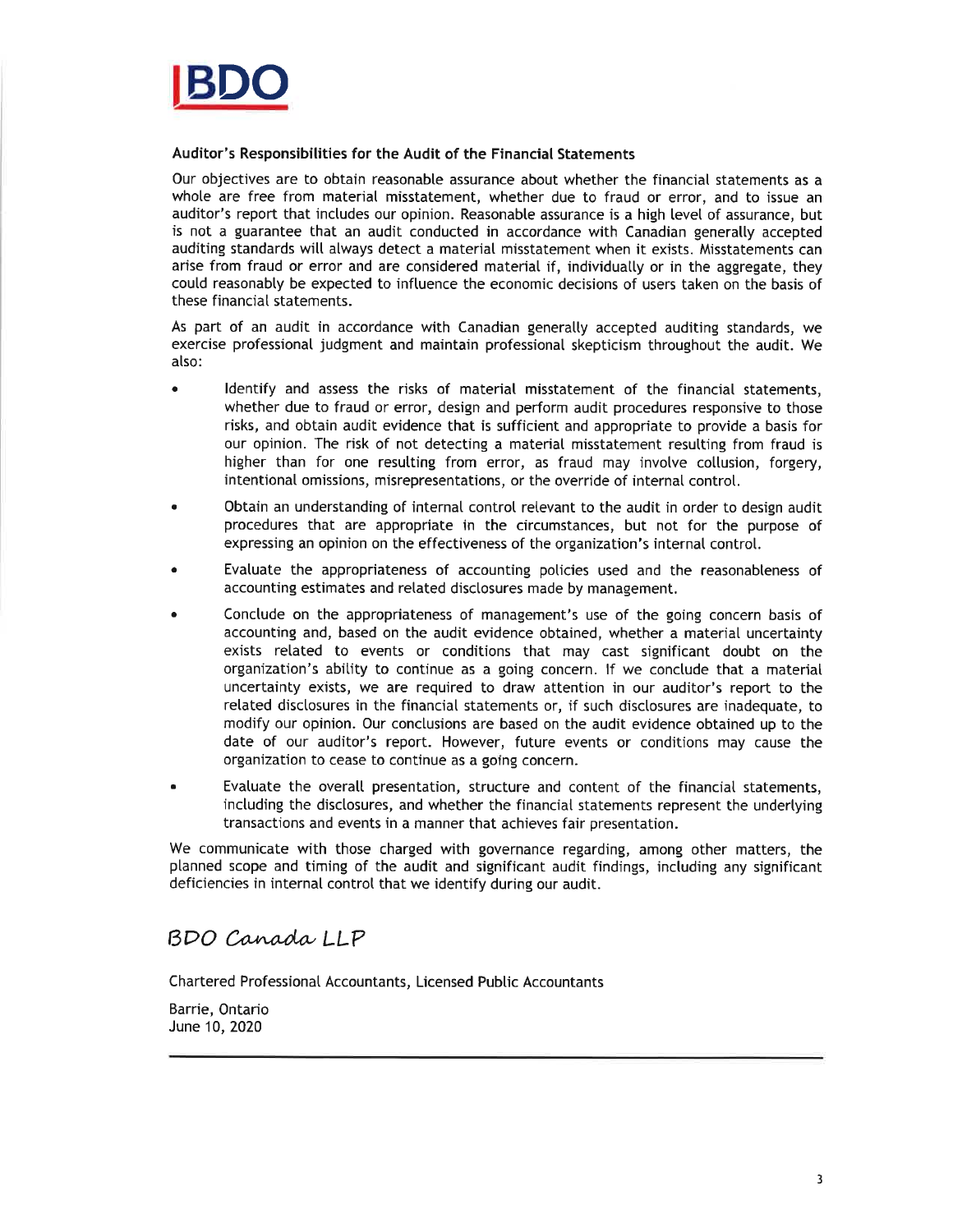# The South Georgian Bay Community Health Centres Statement of Financial Position

| March 31                                                                                                                                                                               |                                                 | 2020 |                                           |
|----------------------------------------------------------------------------------------------------------------------------------------------------------------------------------------|-------------------------------------------------|------|-------------------------------------------|
| <b>Assets</b>                                                                                                                                                                          |                                                 |      |                                           |
| Current<br>Cash and short-term investments (note 2)<br>Accounts receivable<br>Prepaid expenses                                                                                         | \$2,160,091<br>54,048<br>330,073                | S.   | 2,150,297<br>29,955<br>318,104            |
| Capital Assets, at cost less accumulated amortization (note 3)                                                                                                                         | 2,544,212<br>269,461                            |      | 2,498,356<br>280,012                      |
|                                                                                                                                                                                        | \$2,813,673                                     | S.   | 2,778,368                                 |
| <b>Liabilities and Net Assets</b>                                                                                                                                                      |                                                 |      |                                           |
| <b>Current Liabilities</b><br>Accounts payable and accrued liabilities<br>Government remittances payable<br>Due to Ministry of Health/LHIN (note 4)<br>Deferred contributions (note 6) | \$<br>256,679<br>29,292<br>233,596<br>2,018,274 | \$   | 341,915<br>24,013<br>154,337<br>1,971,719 |
|                                                                                                                                                                                        | 2,537,841                                       |      | 2,491,984                                 |
| Deferred Contributions Related to Capital Assets (note 7)                                                                                                                              | 269,460                                         |      | 280,012                                   |
| Commitments (note 8)                                                                                                                                                                   |                                                 |      |                                           |
| <b>Net Assets</b><br>Unrestricted                                                                                                                                                      | 6,372                                           |      | 6,372                                     |
|                                                                                                                                                                                        | $$2,813,673 \quad $2,778,368$                   |      |                                           |
| On behalf of the Board!<br>Director                                                                                                                                                    |                                                 |      |                                           |

Indie Sargen Director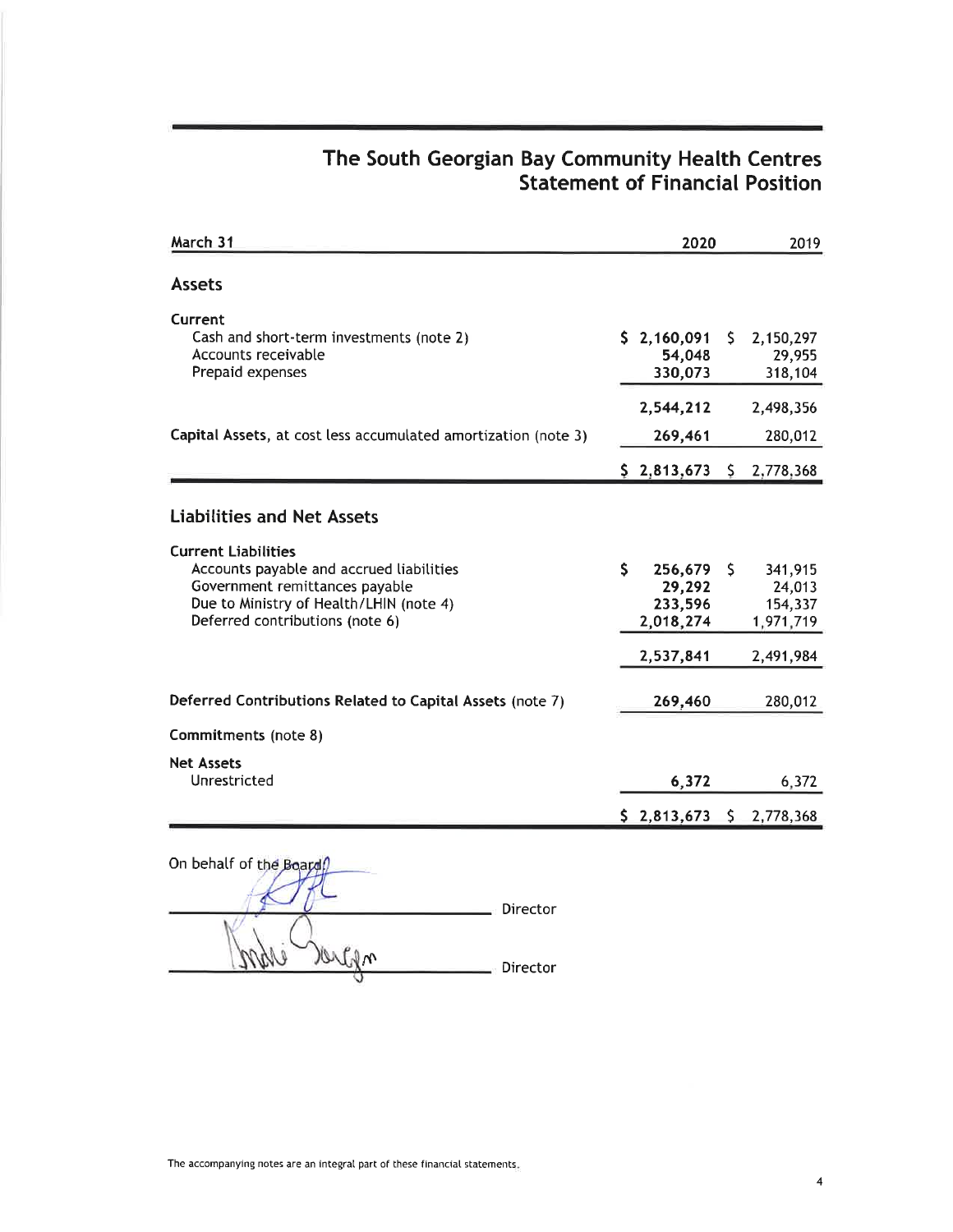| For the year ended March 31                                                                                                                                                                                            | 2020                                                       | 2019                                                       |  |
|------------------------------------------------------------------------------------------------------------------------------------------------------------------------------------------------------------------------|------------------------------------------------------------|------------------------------------------------------------|--|
| <b>Revenues</b><br>Ministry of Health/LHIN<br>- base funding<br>Waypoint Centre for Mental Health - Psychotherapy<br>Amortization of deferred contributions<br>related to capital assets (note 7)<br>Other<br>Interest | \$2,855,246<br>- \$<br>220,967<br>20,239<br>71,220<br>791  | 2,724,946<br>125,676<br>21,892<br>70,611<br>981            |  |
|                                                                                                                                                                                                                        | 3,168,463                                                  | 2,944,106                                                  |  |
| <b>Expenses</b><br><b>Clinic</b><br>Amortization<br>Compensation<br>Contracted out services<br>Equipment<br>Sundry<br><b>Supplies</b>                                                                                  | 4,344<br>1,646,723<br>148,692<br>9,707<br>32,977<br>24,144 | 3,598<br>1,403,483<br>152,986<br>3,585<br>26,361<br>26,129 |  |
| <b>Health Promotion</b><br>Compensation<br>Contracted out services<br>Sundry<br><b>Supplies</b>                                                                                                                        | 1,866,587<br>111,141<br>35,050<br>1,663<br>7,105           | 1,616,142<br>262,939<br>13,531<br>10,238<br>1,277          |  |
| Self-Management<br>Compensation<br>Professional<br>Sundry<br>Supplies                                                                                                                                                  | 154,959<br>134,498<br>14,096<br>32,920<br>36,406           | 287,985<br>126,364<br>71,763<br>25,282<br>5,760            |  |
| Psychotherapy Program<br>Compensation<br>Contracted out services<br>Sundry<br><b>Supplies</b>                                                                                                                          | 217,920<br>101,967<br>88,830<br>24,205<br>5,965<br>220,967 | 229,169<br>44,075<br>44,800<br>26,701<br>10,100<br>125,676 |  |

## The South Georgian Bay Community Health Centres Statement of Operations and Net Assets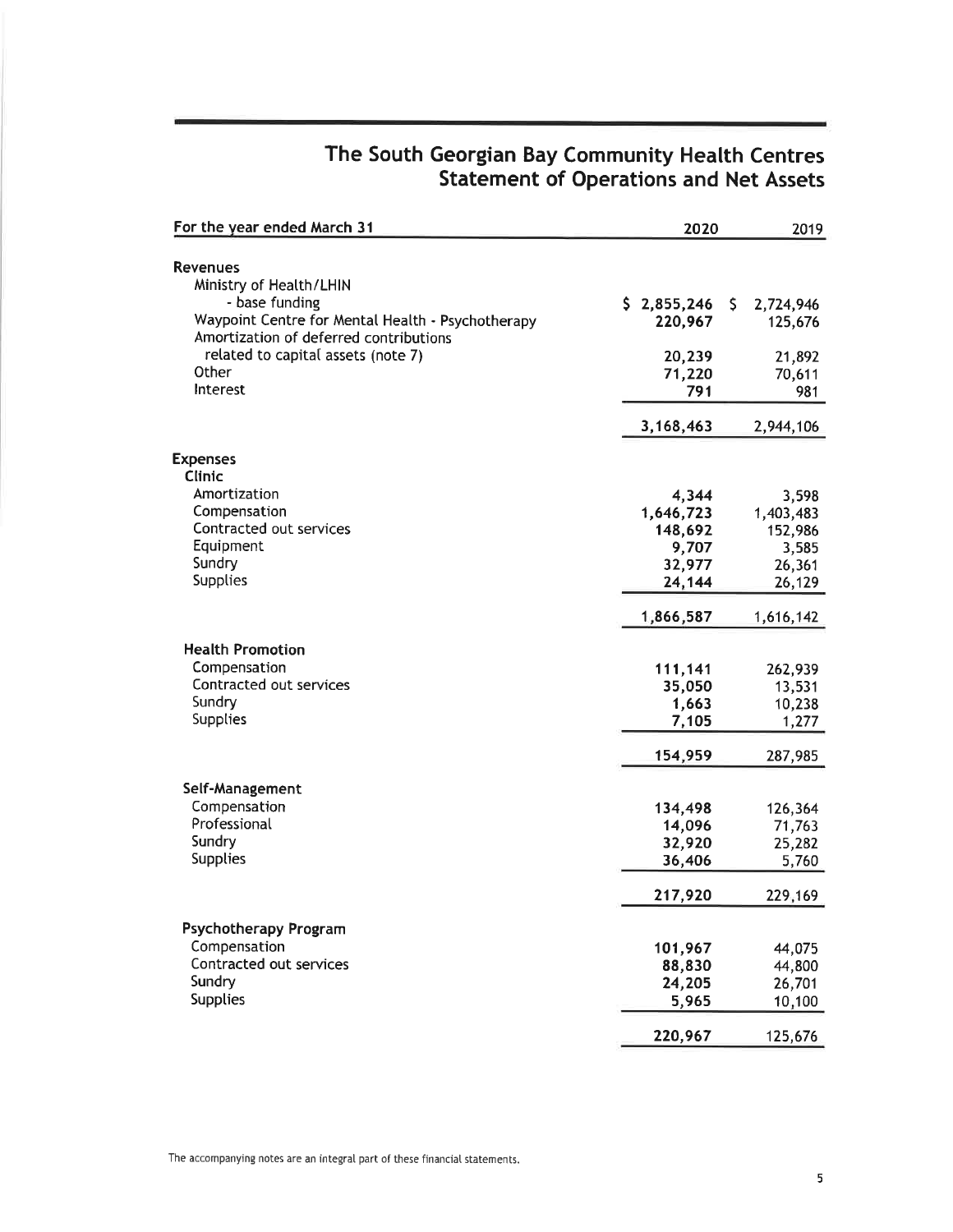| For the year ended March 31                                                                                                                                | 2020                                                                       |     | 2019                                                                 |
|------------------------------------------------------------------------------------------------------------------------------------------------------------|----------------------------------------------------------------------------|-----|----------------------------------------------------------------------|
| <b>Expenses</b> (continued)                                                                                                                                |                                                                            |     |                                                                      |
| <b>Administration</b><br>Amortization<br><b>Buildings and grounds</b><br>Compensation<br>Contracted out services<br>Equipment<br>Sundry<br><b>Supplies</b> | \$<br>15,895<br>178,320<br>267,320<br>90,692<br>52,462<br>86,063<br>17,278 | -S  | 18,294<br>168,070<br>260,013<br>87,320<br>52,551<br>74,822<br>22,044 |
|                                                                                                                                                            | 708,030                                                                    |     | 683,114                                                              |
| <b>Total expenses</b>                                                                                                                                      | 3,168,463                                                                  |     | 2,942,086                                                            |
| Excess of revenues over expenses for the year                                                                                                              |                                                                            |     | 2,020                                                                |
| Net assets, beginning of year                                                                                                                              | 6,372                                                                      |     | 4,352                                                                |
| Net assets, end of year                                                                                                                                    | \$<br>6,372                                                                | - S | 6,372                                                                |

# The South Georgian Bay Community Health Centres Statement of Operations and Net Assets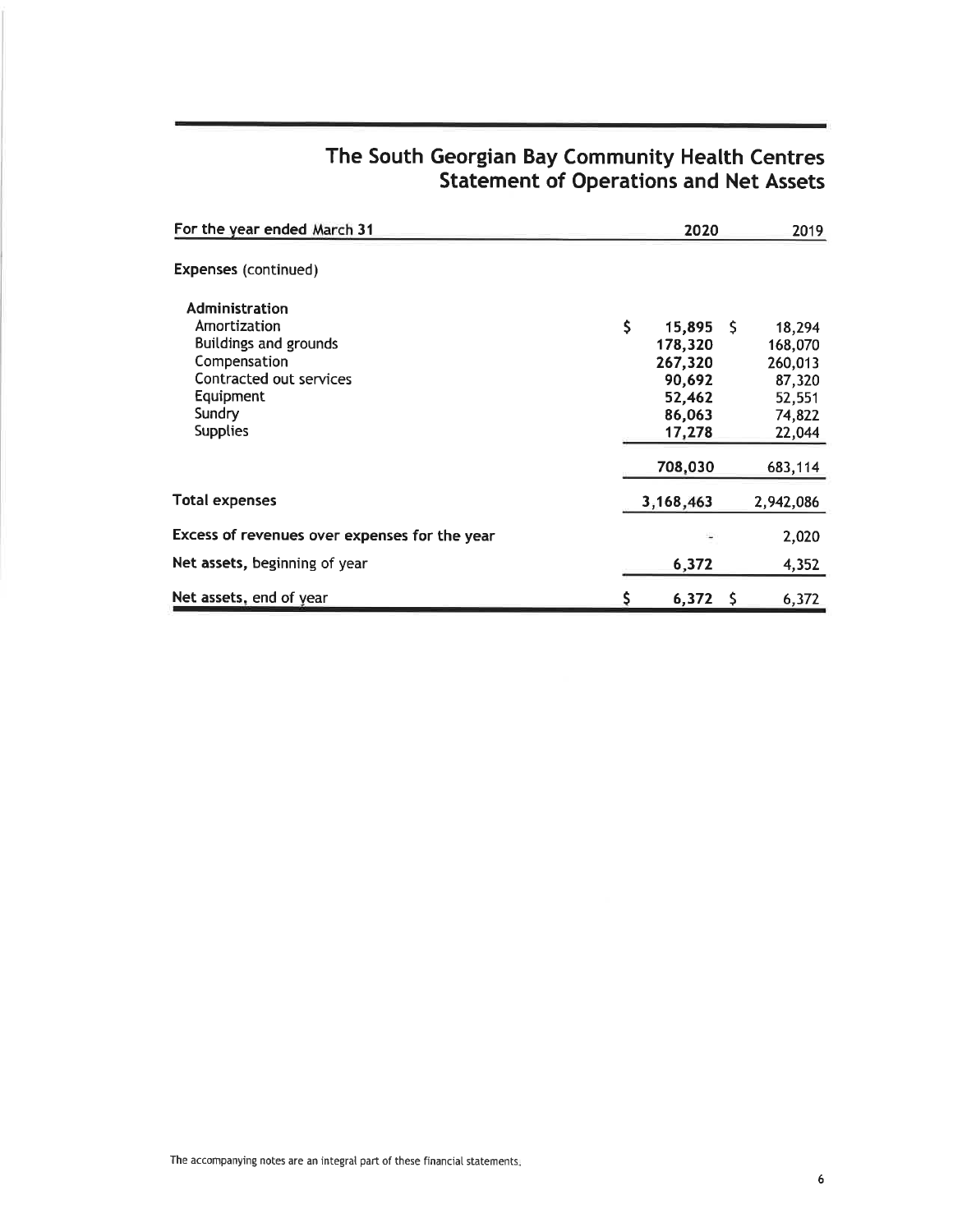# The South Georgian Bay Community Health Centres Statement of Cash Flows

| For the year ended March 31                                                                          | 2020        |     | 2019      |
|------------------------------------------------------------------------------------------------------|-------------|-----|-----------|
| Cash flows from operating activities                                                                 |             |     |           |
| Excess of revenues over expenses for the year                                                        | \$          | \$  | 2,020     |
| Charges (credits) to operations not involving cash<br>Amortization of deferred contributions related |             |     |           |
| to capital assets                                                                                    | (20, 239)   |     | (21, 892) |
| Amortization of capital assets                                                                       | 20,239      |     | 21,892    |
|                                                                                                      |             |     | 2,020     |
| Change in non-cash working capital balances<br>related to operations                                 |             |     |           |
| Accounts receivable                                                                                  | (24, 093)   |     | 8,916     |
| Prepaid expenses                                                                                     | (11, 970)   |     | 10,224    |
| Accounts payable and accrued liabilities                                                             | (85, 236)   |     | 52,553    |
| Government remittances payable                                                                       | 5,279       |     | (17, 184) |
| Due to Ministry of Health/LHIN                                                                       | 79,259      |     | (41, 441) |
| Deferred contributions                                                                               | 46,555      |     | 17,673    |
|                                                                                                      | 9,794       |     | 32,761    |
| Cash flows from investing activities                                                                 |             |     |           |
| Additions to capital assets                                                                          | (9,688)     |     | (8, 356)  |
| Cash flows from financing activities                                                                 |             |     |           |
| Increase in deferred contributions related to capital assets                                         | 9,688       |     | 8,356     |
| Net increase in cash and short-term investments                                                      |             |     |           |
| during the year                                                                                      | 9,794       |     | 32,761    |
| Cash and short-term investments, beginning of the year                                               | 2,150,297   |     | 2,117,536 |
| Cash and short-term investments, end of the year                                                     | \$2,160,091 | \$. | 2,150,297 |

The accompanying notes are an integral part of these financial statements.

 $\mathbf{E}^{(1)}_{\mathbf{X}}$  .

 $\mathcal{L}^{\mathcal{G}}$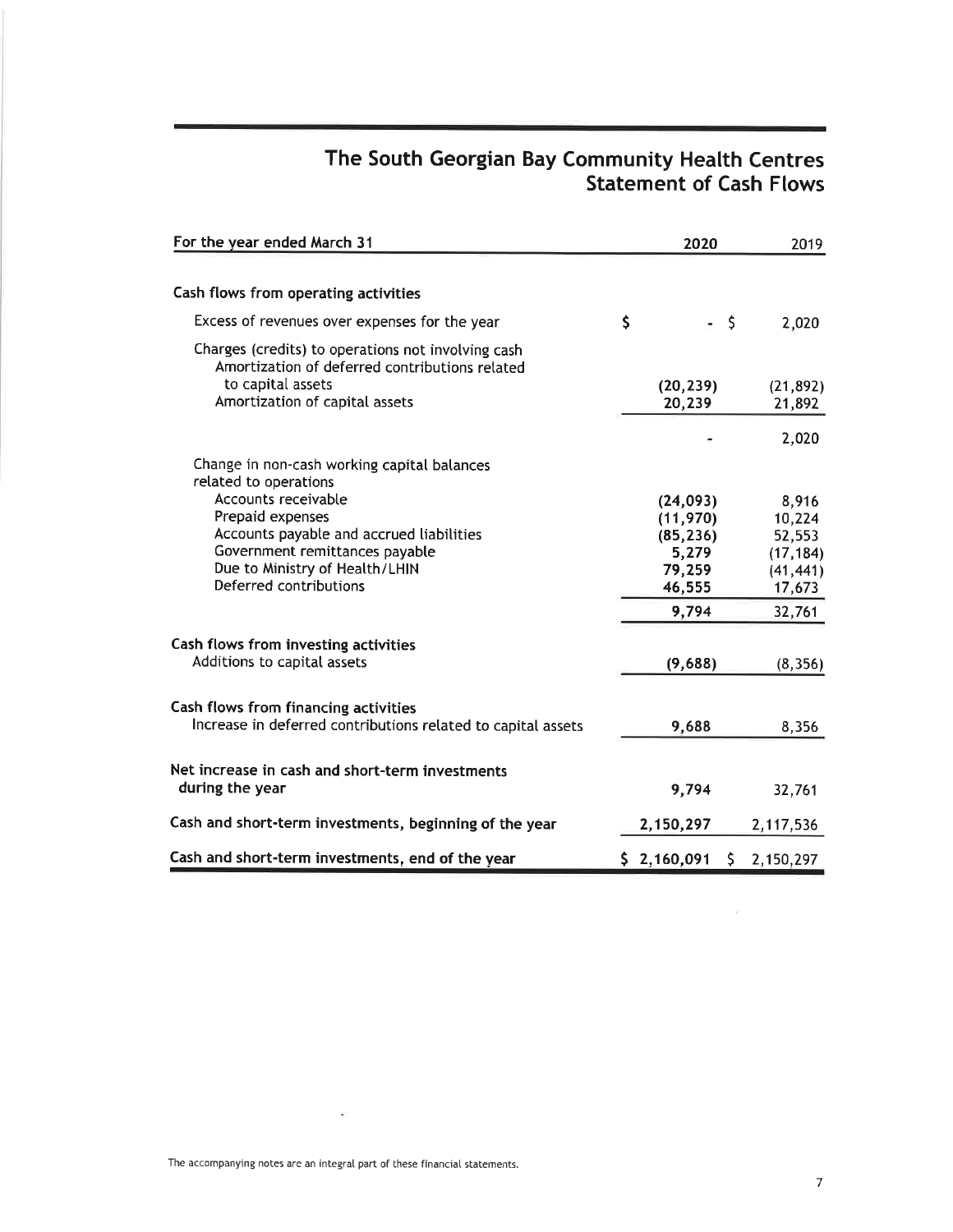#### For the year ended March 31, 2020

#### 1. Significant Accounting Policies

Nature of Organization The South Georgian Bay Community Heatth Centres is an incorporated not-for-profit organization without share capital under the Corporations Act (Ontario). The purpose of the organization is to coordinate the operation of a community heatth care centre which facititates the detivery of heatth care, wetlness and promotion services to families in South Georgian Bay communities.

> The organization is not subject to federal or provincial income taxes pursuant to exemptions accorded to charitabte organizations in the income tax legistation.

Basis of Accounting These financial statements have been prepared using<br>Canadian accounting standards for not-for-profit accounting standards for not-for-profit organizations.

Capital Assets and Amortization Purchased capital assets are recorded at cost less accumulated amortization. Contributed capitaI assets are recorded at fair value at the date of contribution. Where fair value cannot be reasonably determined, contributed assets are recorded at a nominal amount.

> Amortization is provided on capital assets on the straight-line basis over their estimated useful lives as follows:

| 10 years                      |
|-------------------------------|
| 5 years                       |
|                               |
|                               |
| 5 years                       |
| 2 to 4 years<br>5 to 10 years |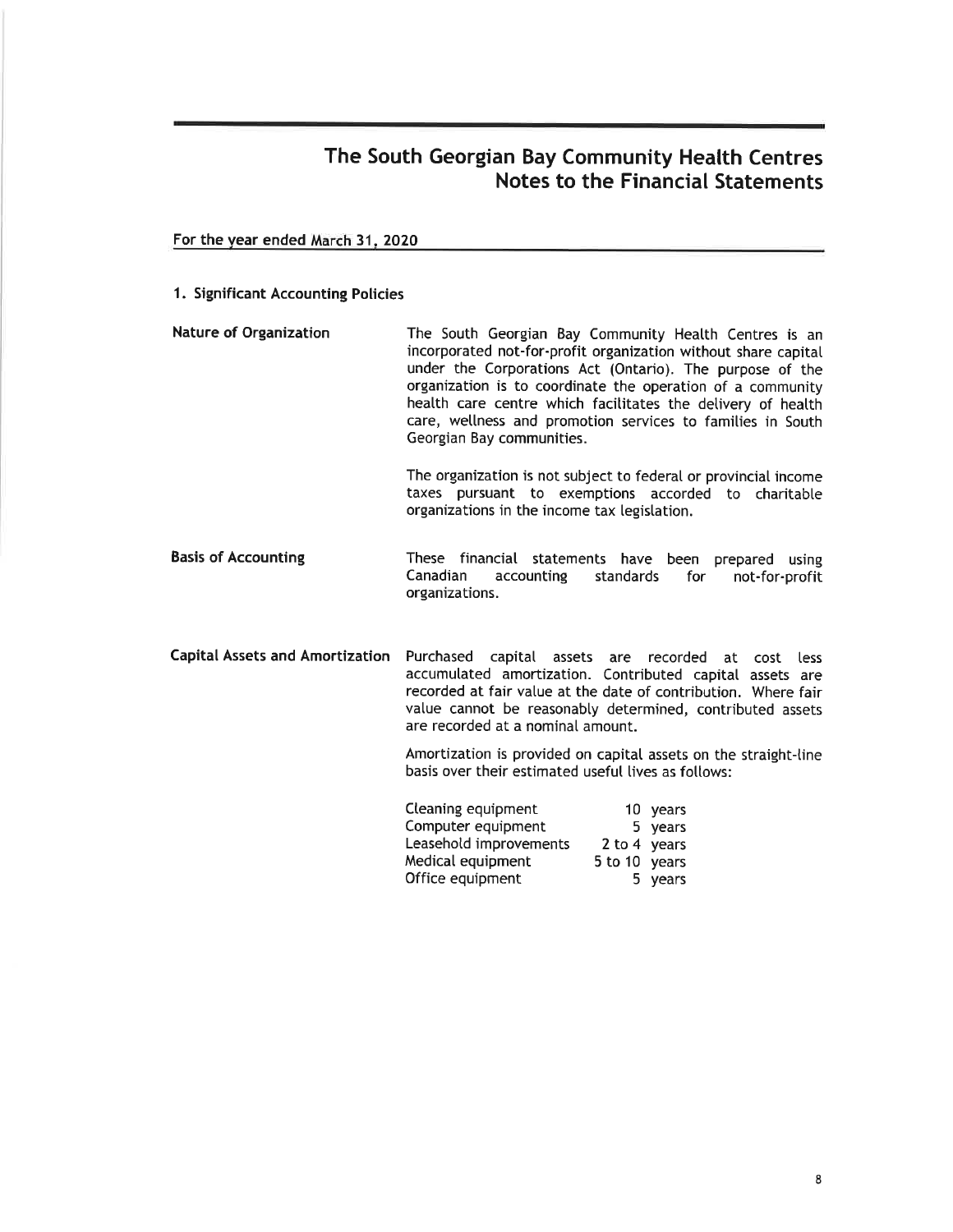### For the year ended March 31, 2020

| <b>Revenue Recognition</b> | The organization follows the deferral method of accounting<br>for contributions which includes grants and government<br>subsidies. Operating revenue, including grants and subsidies<br>are recorded as revenue in the period to which they relate.<br>Grants approved but not received at the end of an accounting<br>period are accrued. When a portion of a grant relates to a<br>future period, it is deferred and recognized in that future<br>period.                                                                                                                                                                                                                                                                                    |
|----------------------------|------------------------------------------------------------------------------------------------------------------------------------------------------------------------------------------------------------------------------------------------------------------------------------------------------------------------------------------------------------------------------------------------------------------------------------------------------------------------------------------------------------------------------------------------------------------------------------------------------------------------------------------------------------------------------------------------------------------------------------------------|
|                            | Unrestricted contributions are recognized as revenue when<br>received or receivable if the amount can be reasonably<br>estimated and collection is reasonably assured.                                                                                                                                                                                                                                                                                                                                                                                                                                                                                                                                                                         |
|                            | Externally restricted contributions are recognized as revenue<br>in the year in which the related expenditures are recognized.                                                                                                                                                                                                                                                                                                                                                                                                                                                                                                                                                                                                                 |
|                            | Contributions restricted for the purchase of capital assets are<br>deferred and amortized into revenue on a straight-line basis<br>at a rate corresponding with the amortization rate for the<br>related capital assets.                                                                                                                                                                                                                                                                                                                                                                                                                                                                                                                       |
|                            | Interest income is recorded as revenue in the period earned.<br>When interest income is subject to an external restriction to<br>be used for a future period, it is deferred and recognized in<br>that future period.                                                                                                                                                                                                                                                                                                                                                                                                                                                                                                                          |
| Use of Estimates           | The preparation of financial statements in accordance with<br>Canadian accounting standards for not-for-profit organizations<br>requires management to make estimates and assumptions<br>that affect the reported amounts of assets and liabilities at<br>the date of the financial statements, and the reported<br>amounts of revenues and expenses during the reporting<br>period. The principal estimates used in the preparation of<br>these financial statements are the estimated useful life of<br>capital assets, the fair value of financial instruments and<br>amounts due to Ministry of Health/LHIN. Actual results could<br>differ from management's best estimates as additional<br>information becomes available in the future. |
| <b>Pension Plan</b>        | The organization applies defined contribution plan accounting<br>to its multi-employer defined benefit plan for which the<br>organization has insufficient information to apply defined<br>benefit plan accounting (see note 10).                                                                                                                                                                                                                                                                                                                                                                                                                                                                                                              |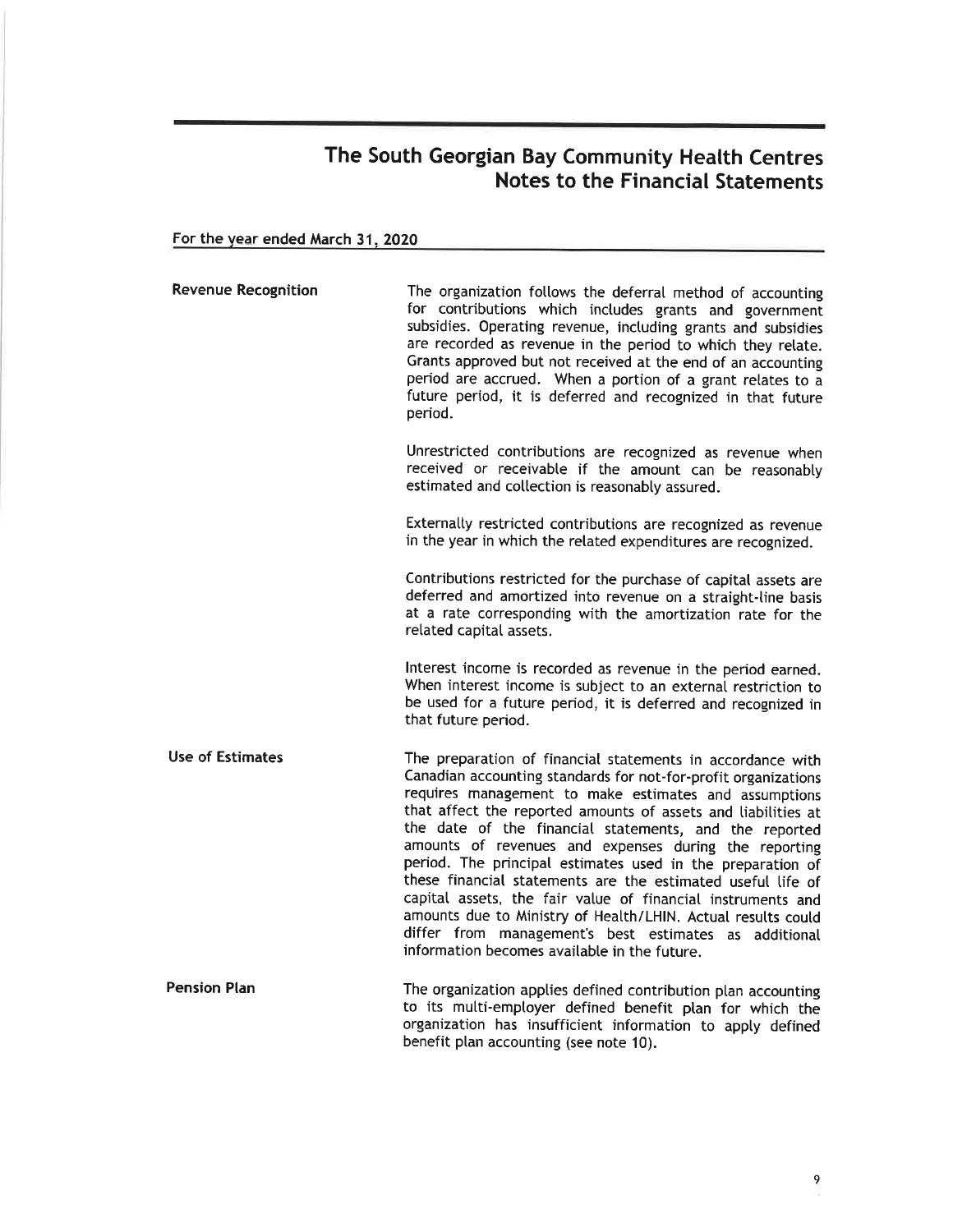For the vear ended March 31,2020

| <b>Contributed Services</b> | Directors, committee members and community members<br>volunteer their time to assist in the organization's activities.<br>While these services benefit the organization considerably, a<br>reasonable estimate of their amount and fair value cannot be<br>made and, accordingly, these contributed services are not<br>recognized in the financial statements. |
|-----------------------------|-----------------------------------------------------------------------------------------------------------------------------------------------------------------------------------------------------------------------------------------------------------------------------------------------------------------------------------------------------------------|
|-----------------------------|-----------------------------------------------------------------------------------------------------------------------------------------------------------------------------------------------------------------------------------------------------------------------------------------------------------------------------------------------------------------|

Financial Instruments Financial instruments are recorded at fair value when acquired or issued. ln subsequent periods, equities traded in an active market and derivatives are reported at fair value, with any unrealized gains and losses reported in operations. ln addition, atl bonds and guaranteed investment certificates have been designated to be in the fair value category, with gains and losses reported in operations. Att other financiat instruments are reported at cost or amortized cost less impairment, if applicable. Financial assets are tested for impairment when changes in circumstances indicate the asset coutd be impaired. Transaction costs on the acquisition, sale or issue of financial instruments are expensed for those items remeasured at fair value at each statement of financial position date and charged to the financial instrument for those measured at amortized cost.

lmpairment of Long Lived Assets ln the event that facts and circumstances indicate that the organization's long lived assets may be impaired, an evaluation of recoverability would be performed. Such an evaluation entails comparing the estimated future comparing the estimated future undiscounted cash flows associated with the asset to the asset's carrying amount to determine if a write down to market value or discounted cash flow is required. The organization considers that no circumstances exist that woutd require such an evaluation.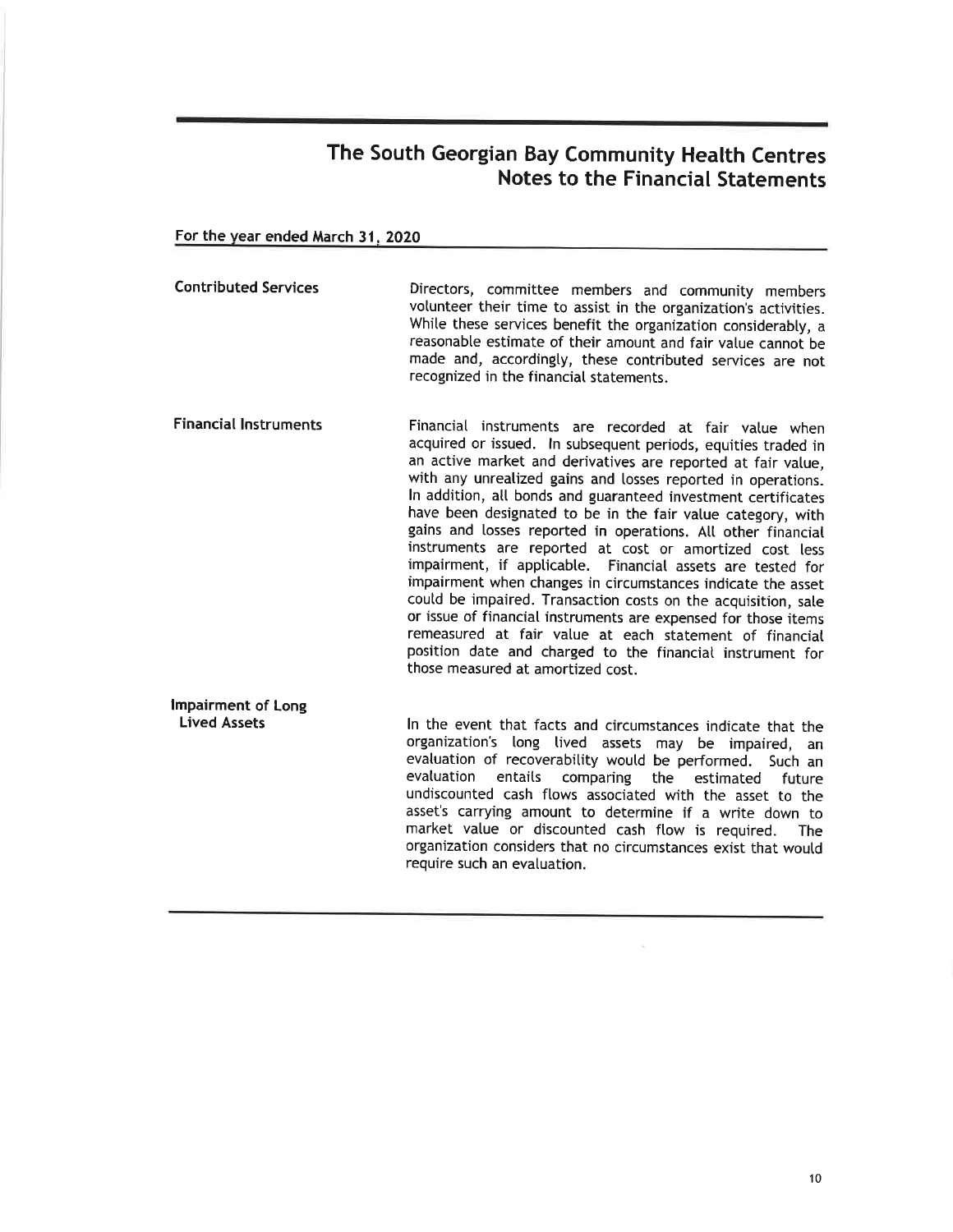### For the vear ended March 31,2020

### 2. Cash and Short-term lnvestments

The organization's bank accounts are hetd at a chartered bank. The bank accounts earn interest at a variable rate. Included in cash and short-term investments are the following investments:

|                                                                                                             | 2020            | 2019      |
|-------------------------------------------------------------------------------------------------------------|-----------------|-----------|
| Guaranteed Investment Certificate, Bank of Nova Scotia,<br>1.4% interest, maturity date of August 29, 2019  | $\bullet$       | 1,476,333 |
| Guaranteed Investment Certificate, Bank of Nova Scotia,<br>1.6% interest, maturity date of October 22, 2020 | 1,497,796       |           |
| Accrued interest receivable                                                                                 | 10,636          | 12,016    |
|                                                                                                             | $$1,508,432 \$$ | 1,488,349 |

The carrying value plus accrued interest of the above investments approximates market value at March 31, 2020.

#### 3. Capital Assets

|                                                                                                                                          |   | 2020                                                       |    |                                                 |     | 2019                                                       |    |                                                 |
|------------------------------------------------------------------------------------------------------------------------------------------|---|------------------------------------------------------------|----|-------------------------------------------------|-----|------------------------------------------------------------|----|-------------------------------------------------|
|                                                                                                                                          |   | Cost                                                       |    | Accumulated<br>Amortization                     |     | Cost                                                       |    | Accumulated<br>Amortization                     |
| Cleaning equipment<br>Computer equipment<br>Leasehold improvements<br>Medical equipment<br>Office equipment<br>Assets under construction | S | 8,773<br>89,170<br>210,683<br>55,182<br>147,081<br>221,844 | -S | 8,334<br>65,319<br>210,683<br>46.672<br>132,264 | -S  | 8,773<br>89,170<br>210,683<br>47,725<br>147,081<br>219,614 | -S | 7,456<br>55,488<br>210,684<br>42,330<br>127,076 |
|                                                                                                                                          |   | 732,733                                                    | S  | 463,272                                         | - 5 | 723,046                                                    | s  | 443,034                                         |
| Net book value                                                                                                                           |   |                                                            |    | 269,461                                         |     |                                                            |    | 280,012                                         |

Assets under construction are expenses related to the upcoming construction of a new buitding (note 5). Amortization of these costs witl commence upon comptetion of construction.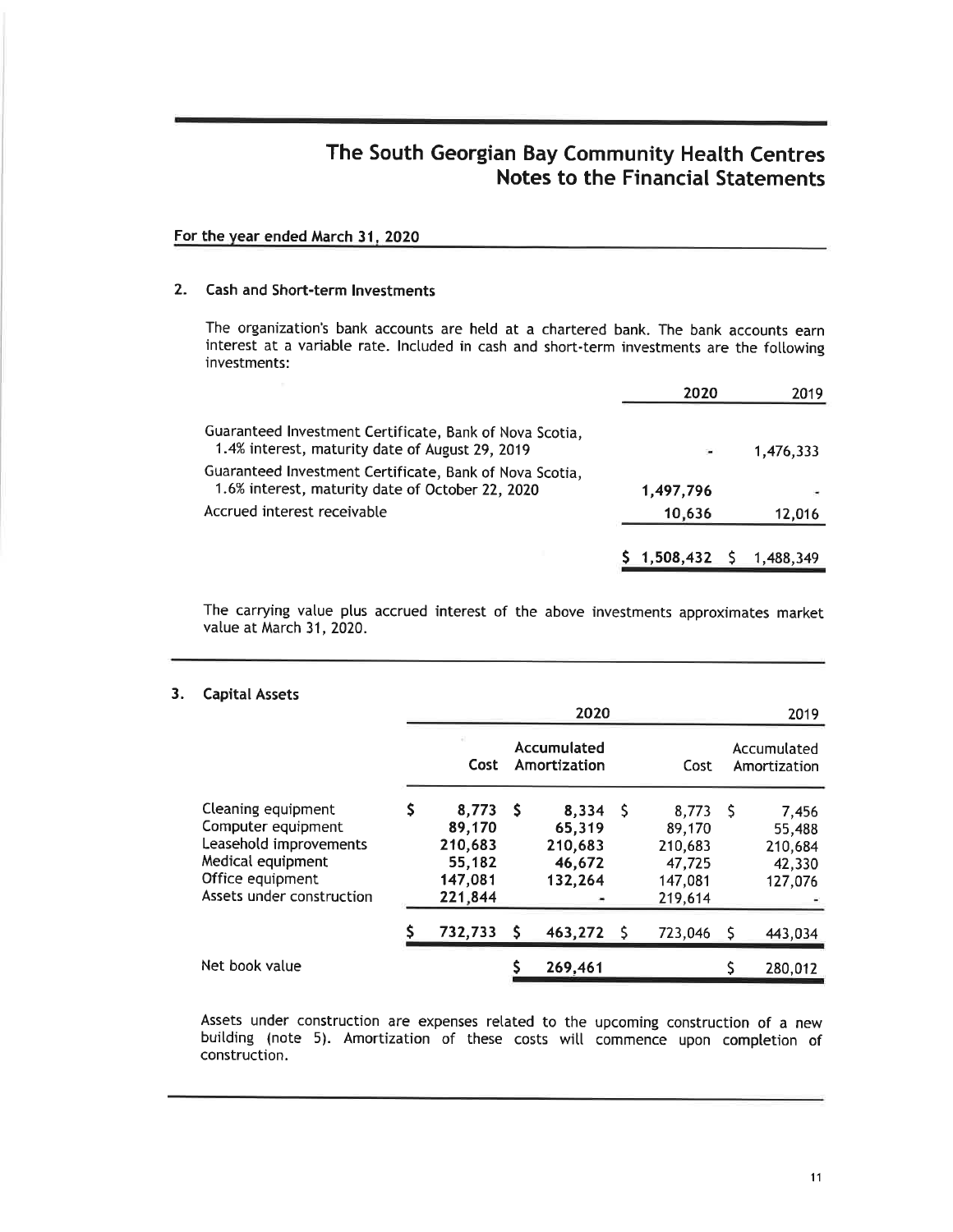#### For the vear ended March 31,2020

### 4. Due to Ministry of Health/LHIN

The organization receives funding from the Ministry of Heatth/LH|N. The amount of funding provided to the organization is subject to final review and approvat by the Ministry. As at the date of these financial statements, funding for the period April 1, 2018 to March 31, 2019 and April 1, 2019 to March 31, 2020 has not been subject to this review process. Any future adjustments required as a resutt of this review witt be accounted for in the year the adjustment is determined.

### 5. Capitat Project

ln an agreement dated April 29, 2013, the organization received approval from the Ministry of Heatth for capital funding up to \$6,107,900 for the purchase of tand and construction of <sup>a</sup> buitding. As at March 31, 2020, the organization has received 51,832,370 of this funding and 5260,000 of one-time funding. The organization has incurred 5221,844 (2019 - 5219,614) (see note 3) of expenses relating to this project. ln prior years, the organization has made deposits totating 5306,000 to secure the purchase of land (see note 8). The totat deposit of 5306,000 is recorded in prepaid expenses in the statement of financial position as at March 31, 2020. The Ministry of Health will be working with the organization throughout its capital project, with an expected comptetion date of 2022.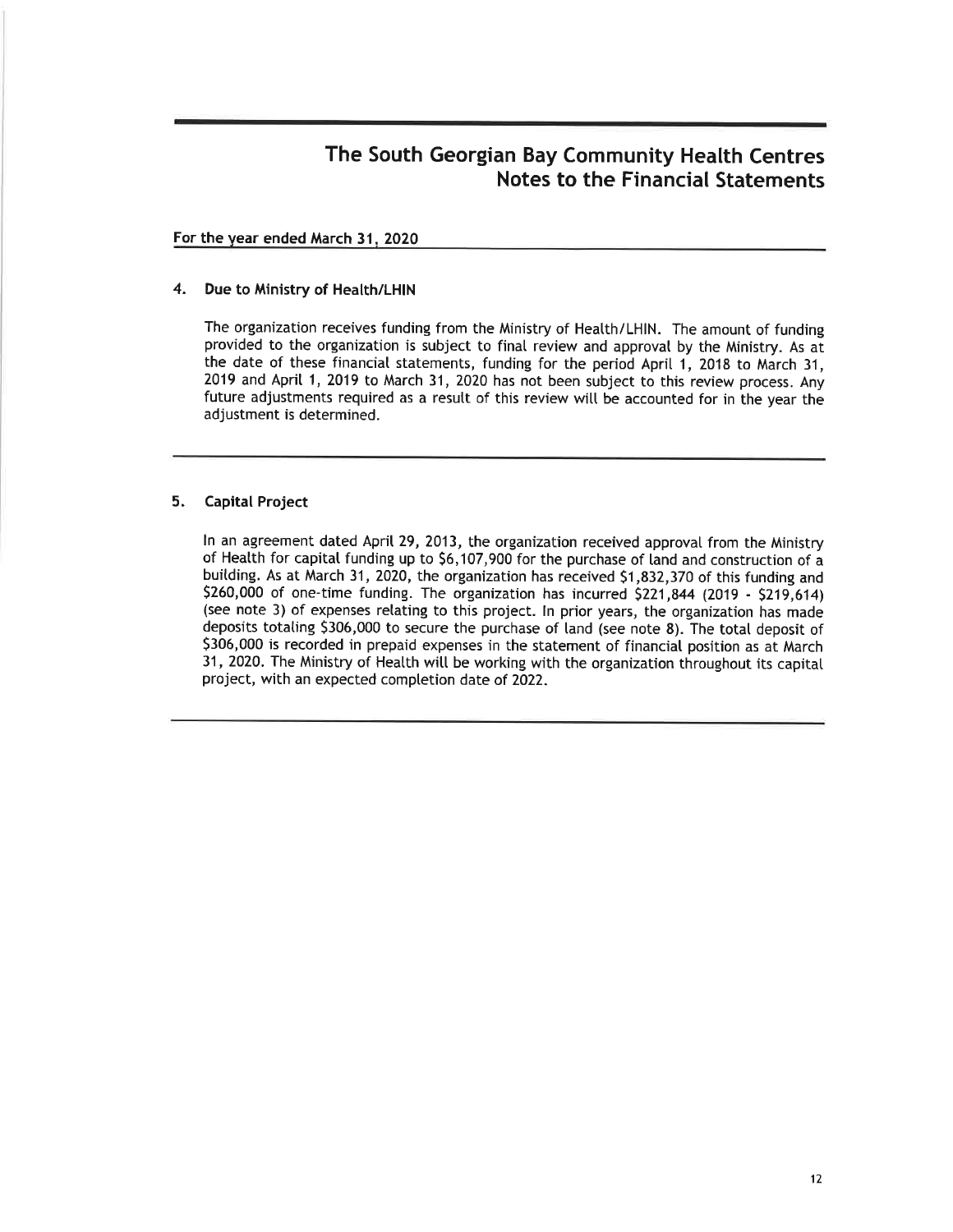### For the year ended March 31, 2020

### 6. Deferred Contributions

Deferred contributions primarily represent the unspent externally restricted contributions received from the Ministry of Heatth for the purchase of tand and the construction of the buitding (note 5). Amounts transferred to deferred contributions retated to capital assets consists of capital purchases for the capital project.

|                                                                                              | 2020                      | 2019      |
|----------------------------------------------------------------------------------------------|---------------------------|-----------|
| Contributions related to the capital project                                                 |                           |           |
| Balance, beginning of year                                                                   | $$1,958,324 \t$1,949,346$ |           |
| Interest income on contributions received related<br>to the construction of the new building | 19,293                    | 17,334    |
| Amounts transferred to deferred contributions related<br>to capital assets (note 7)          | (2, 230)                  | (8, 356)  |
|                                                                                              | 1,975,387                 | 1,958,324 |
| Other contributions                                                                          |                           |           |
| Balance, beginning of year                                                                   | 13,395                    | 4,700     |
| Contributions received                                                                       | 65,007                    | 11,982    |
| Amounts recognized as revenue in the year                                                    | (35, 515)                 | (3, 287)  |
|                                                                                              | 42,887                    | 13,395    |
|                                                                                              | $2,018,274$ \$            | 1,971,719 |
|                                                                                              |                           |           |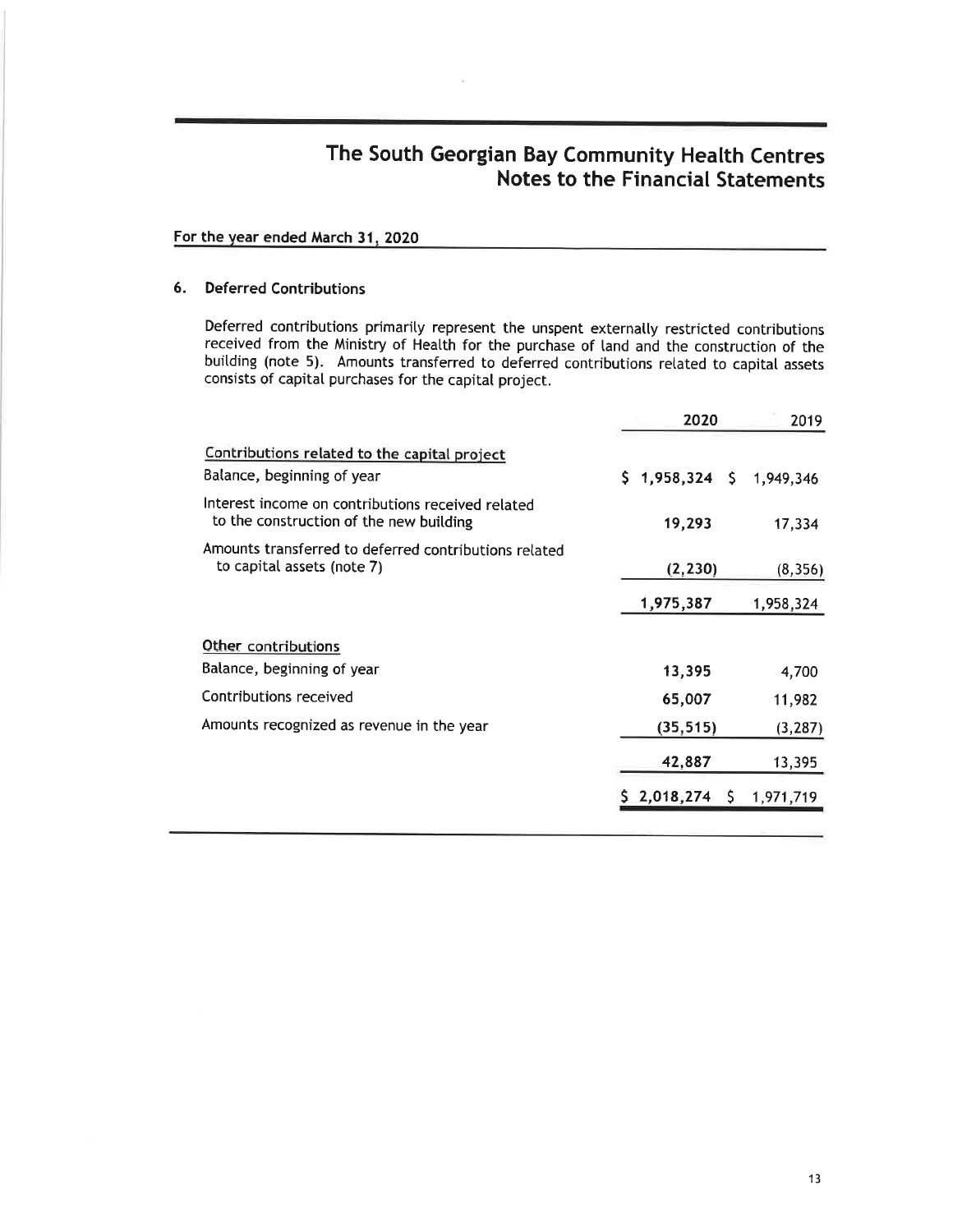### For the year ended March 31, 2020

### 7. Deferred Contributions Related to Capital Assets

Deferred contributions represent the unamortized amount of grants and restricted donations received to be used in the purchase of certain assets or in the settlement of certain obligations. The amortization of these contributions is recorded as revenue in the statement of operations.

|                                                                                            | 2020      | 2019      |
|--------------------------------------------------------------------------------------------|-----------|-----------|
| Balance, beginning of year                                                                 | 280,012   | 293,548   |
| Contributions received for the purchase of capital assets                                  | 7,457     |           |
| Amounts transferred from deferred contributions related<br>to the capital project (note 6) | 2,230     | 8,356     |
| Amounts amortized to revenue                                                               | (20, 239) | (21, 892) |
| Balance, end of year                                                                       | 269,460   | 280,012   |
|                                                                                            |           |           |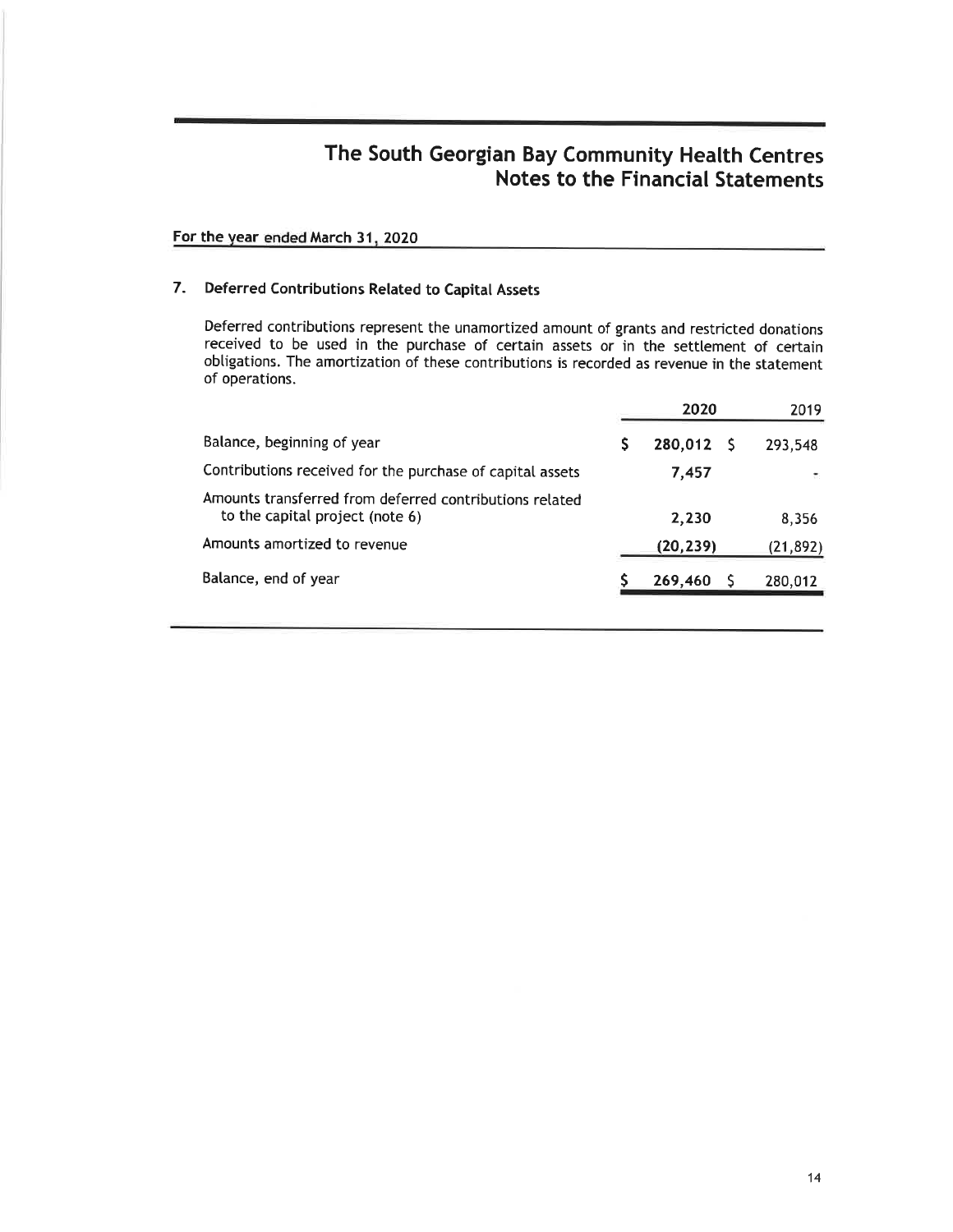#### For the vear ended March 31.2020

#### 8. Commitments

The organization entered into an agreement to lease premises in Wasaga Beach for 511,836 ptus HST per month. This tease has an expiry date of August 2021.

The organization entered into a contract for maintenance and support services beginning April 1, 2014 for the new electronic medical record system for \$19,740 plus HST per annum. This agreement witl automaticatly renew on a yearty basis and witl remain in force untit either party terminates the agreement.

The organization entered into a contract in November 2013 for the services of a construction project manager to manage their upcoming capital project (see note 5) for 55,000 per month including HST for a forty-four month term. These payments commenced November 2013. For the year ended March 31, 2020, \$NIL (2019 - \$NIL) was paid related to this agreement. Commencing May 20, 2016, this contract has been put on hold and will commence again when the organization receives written approval from the Ministry to proceed with the next stage.

The organization entered into a contract in January 2014 for architect services relating to their capital project (see note 5) at a fee equal to 1% of the approved tendered construction cost for phase 2 of the project and 8% of the approved tendered construction cost for the remaining phases of the five phase project. For the year ended March 31, 2020, \$1,987 (2019 - 58,111) was paid retated to this agreement.

The organization entered into a contract in January 2014 for cost consutting services relating to the construction costs of their capitat project (see note 5) for a total fee of 510,000 plus disbursements and HST, which is to be paid in phases two to four of the five phase project. For the year ended March 31, 2020, \$NIL (2019 - \$NIL) was paid related to this agreement.

During fiscat 2015, the organization signed an agreement to purchase property in Wasaga Beach for a purchase price of \$1,066,032 plus HST related to their capital project (see note 5). This purchase price is comprised of two etements: [and at a vatue of 5575,000 and the organization's share of site improvement costs equal to a maximum amount of 5491 ,032 ptus HST. As at March 31, 2020, the organization has paid a deposit on this property of \$306,000. The closing date of this agreement is conditional on the Ministry of Health's approval.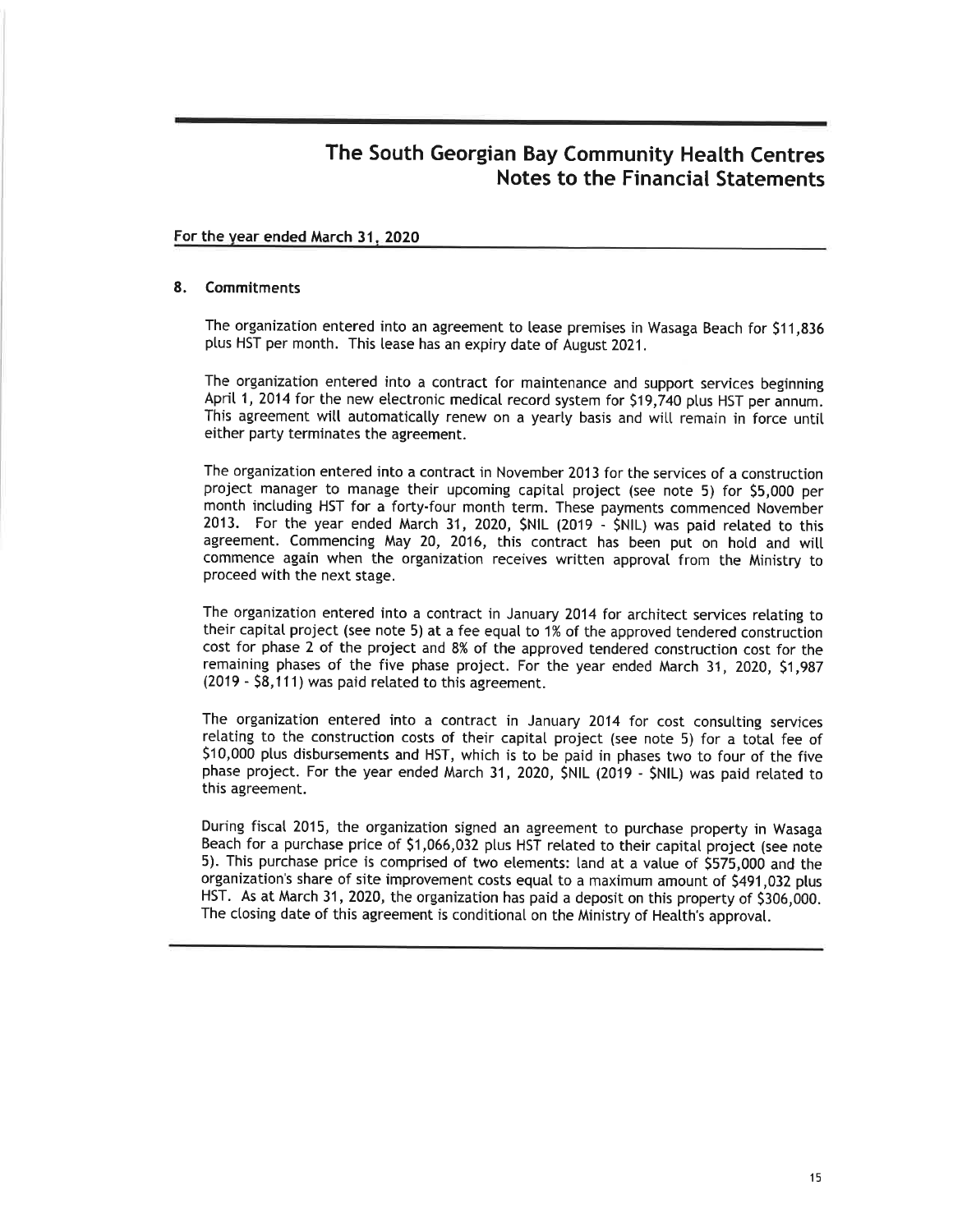#### For the vear ended March 31.2020

#### 9. Economic Dependence

The organization received 90.8% (2019 - 93.3%l of its revenue from the Ministry of Heatth/LHlN.

#### 10. Pension Plan

All permanent employees of the organization are members of the Healthcare of Ontario Pension Plan which is a multi-employer defined benefit pension plan available to all eligible employees of the participating members of the Ontario Hospital Association. Plan members witl receive benefits based on the tength of service and on the average of annuatized earnings during the five consecutive years prior to retirement, termination or death, that provide the highest earnings.

Pension assets consist of investment grade securities. Market and credit risk on these securities are managed by the Healthcare of Ontario Pension Plan by placing plan assets in trust and through the Plan investment policy.

Pension expense is based on Plan management's best estimates, in consultation with its actuaries, of the amount, together with the percentage of salary contributed by emptoyees, required to provide a high level of assurance that benefits will be fully represented by fund assets at retirement, as provided by the Plan. The funding objective is for emptoyer contributions to the Plan to remain a constant percentage of employees' contributions.

The Ptan provides pension services to more than 381 ,000 active and retired members and approximately 594 employers. The Plan is a multi-employer plan and therefore the organization's contributions are accounted for as if the Ptan were a defined contribution ptan with the organization's contributions being expensed in the period they come due. Each year, an independent actuary determines the funding status of the Plan by comparing the actuarial value of invested assets to the estimated present value of all pension benefits that members have earned to date. The resutts of the most recent vatuation as at December 31, 2019 disclosed a surplus of \$20,555 million (2018 - \$13,891 million). The results of this valuation disclosed total actuarial liabilities and pension obligations of \$180,826 million  $(2018 - $158,965$  million) in respect of benefits accrued for service with actuarial assets at that date of  $$180,826$  million  $(2018 - $172,856$  million). Because the Plan is a multiemployer plan, any pension plan surpluses or deficits are a joint responsibility of Ontario member organizations and their employees. As a result, the organization does not recognize any share of the Plan surplus or deficit.

Emptoyer contributions made to the Ptan during the year by the organization amount to 5136,029 (2019 - 5112,257) and is inctuded in compensation expense.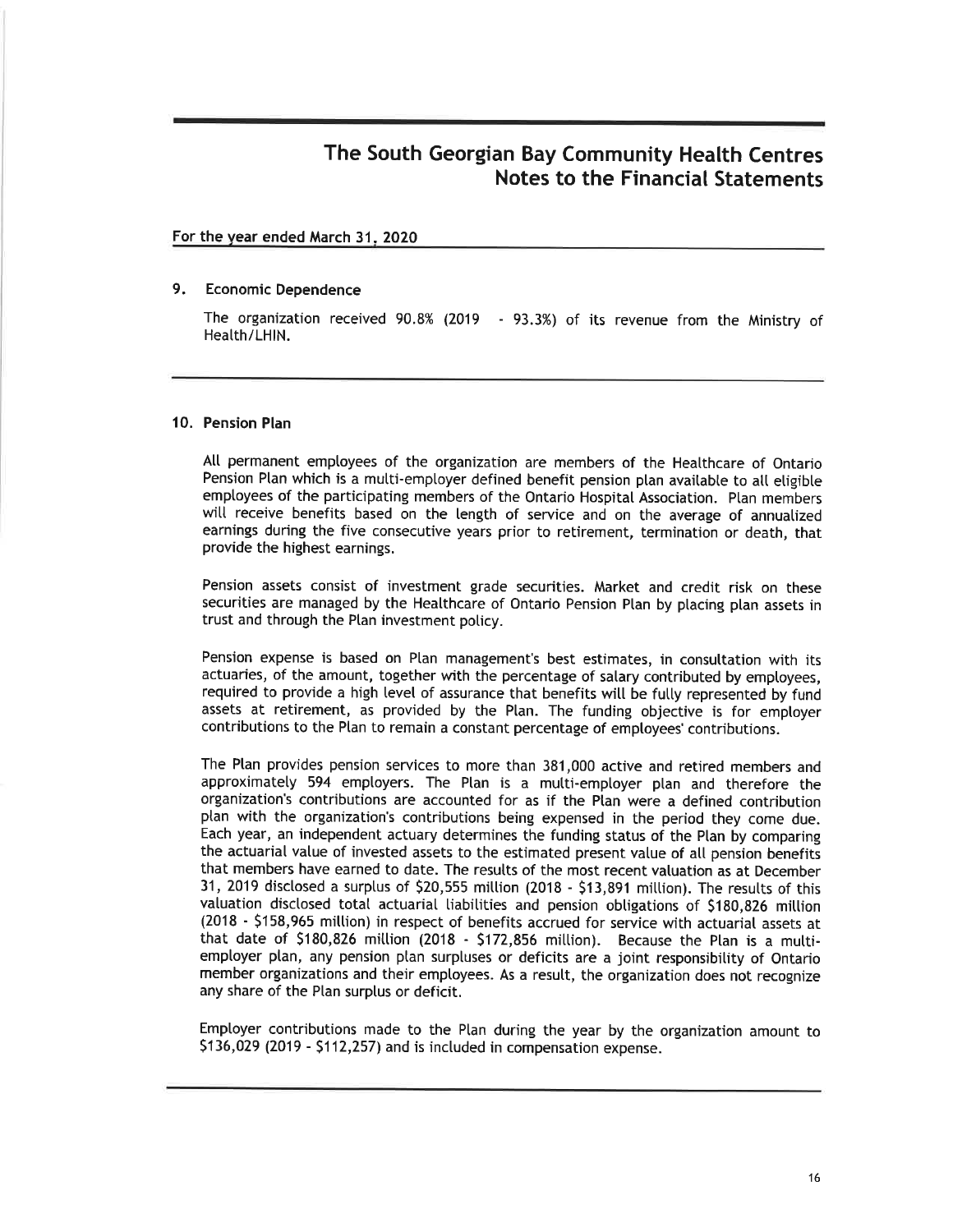### For the year ended March 31, 2020

### <sup>1</sup>1. Financial Instrument Risk

#### lnterest Rate Risk

Interest rate risk is the risk that the fair value or future cash flows of a financial instrument will fluctuate because of changes in market interest rates. The organization is not exposed to significant interest rate ris

#### Credit Risk

Credit risk is the risk that one party to a financial instrument will cause a financial loss for<br>the other party by failing to discharge an obligation. The organization is also exposed to<br>credit risk arising from its accou government sources and the organization works to ensure they meet all eligibility criteria in order to qualify to receive the funding. to the transaction will not pay. The majority of the organization's receivables are from

### Liquidity Risk

Liquidity risk is the risk that the organization encounters difficulty in meeting its obligations<br>associated with financial liabilities. Liquidity risk includes the risk that, as a result of<br>operational liquidity requireme than what they are worth; or may be unable to settle or recover a financial asset. Liquidity risk arises from accounts payable and accrued liabilities, government remittances payable and amounts due to Ministry of Health/L

There have been no changes to the organization's financial instrument exposure from the prior year.